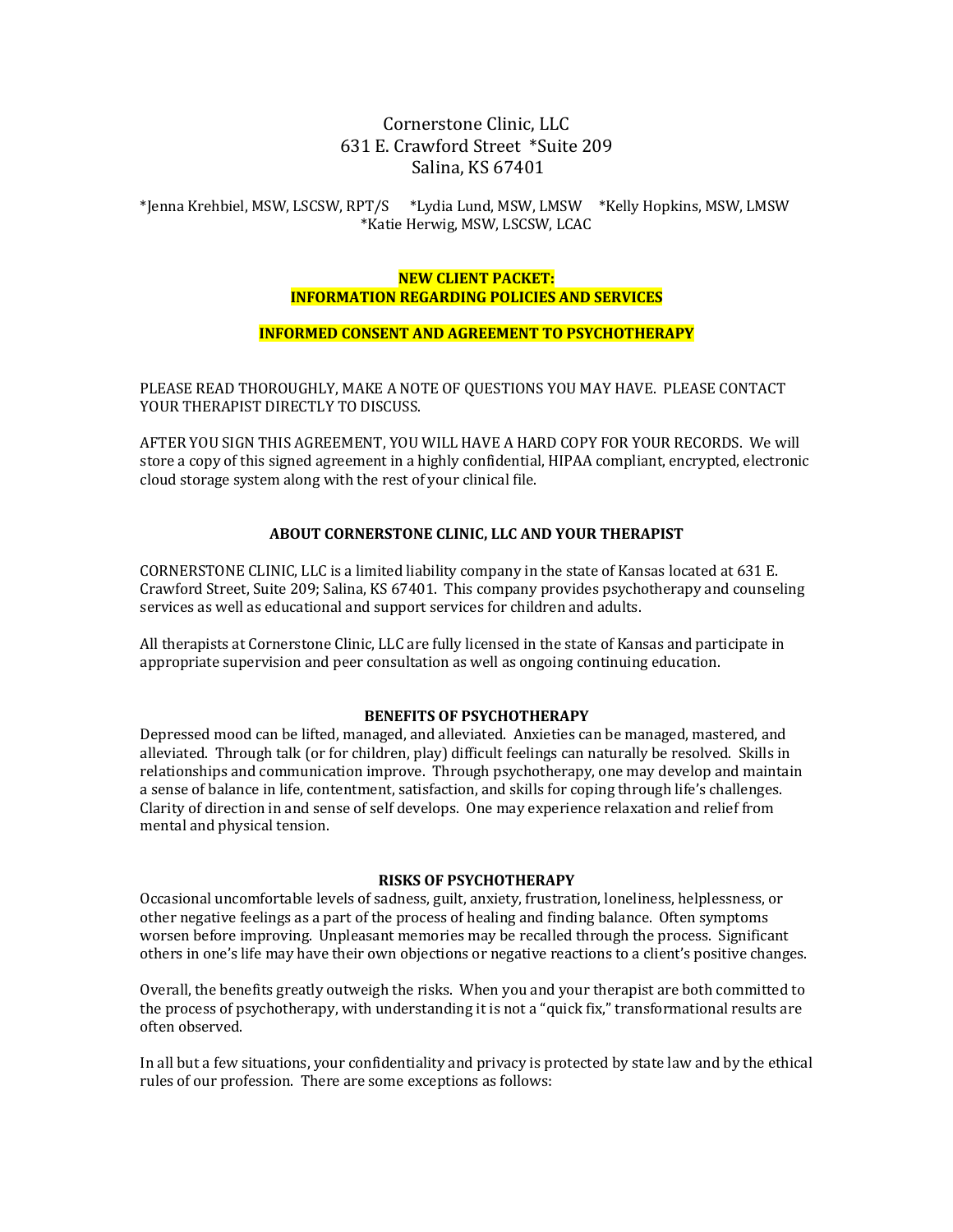## **LIMITS TO CONFIDENTIALITY**

- 1) If you make a serious threat to harm yourself, the law requires your therapist to try to protect you by informing appropriate officials.
- 2) If we have reason to believe a child or any dependent adult has been or will be abused or neglected, we are legally required to report this to the proper authorities.
- 3) If you are or will be involved in court proceedings and the clinical record is subpoenaed and ordered by a Judge.
- 4) If a guardian ad litem (GAL) is appointed in a court case involving child clients and she/he is ordered by the court to have access to mental health practioners and records therein.
- 5) The Patriot Act of 2001 requires us in certain circumstances, to provide federal law agents with records, papers, and documents upon request and prohibits us from disclosing to my client that the FBI sought or obtained the items under the Act.
- 6) In professional supervision or consultation with other therapists and/or business associates; shared office space; records storage and voicemail system with a fellow therapist. Professional peers, business associates, fellow therapists and any supervisor are bound by confidentiality as well.
- 7) As a clinical professional and associate professionals we often need to consult with a professional supervisor and/or a professional peer on the services we are providing you in order to ensure you are receiving the best services possible. This may include details of your case and in this age of electronic technology it may mean that this information is shared via cell phone conversations. All professional peers and supervisors are bound by the same legal and ethical rules of confidentiality. We do not disclose your name, or identifying information unless it is a case of imminent emergency and/or involves DCF.
- 8) Tele-health, including electronic communications, includes limitations of your confidentiality. Email, texting, and cell or Google voice phone communications cannot be guaranteed confidential. These means of electronic communication are considered "nonsecure." (See section on Tele-Health).
- 9) In the case of death or incapacitation, all clients will be contacted and records will be accessed by a designated mental health professional who will ensure confidentiality.
- 10) In the case we need to collect unpaid payments, a collection agency may be utilized.

## **TELE-HEALTH AND YOUR CONFIDENTALITY**

In this age of electronic communication we are required to be very clear with our clients as to the nature of the risks and benefits of "tele-health." Any time you and we communicate in a way that cannot be guaranteed as secure in maintaining your confidentiality, there is a risk involved. There are limits to your confidentiality when participating in any form of "tele-health."

Tele-health is defined by the U.S. Department of Health and Human Services as: The use of electronic information and telecommunications technologies to support distance clinical health care, patient and professional health-related education, public health and health administration. Technologies include video conferencing, the Internet, store-and-forward imaging, streaming media, and terrestrial and wireless communications.

In order to make every effort to keep secure the confidentiality of your Private Health Information please note the following specific policies of Cornerstone Clinic, LLC:

## EMAIL POLICY:

We may use email to send and receive informed consent, reduced fee applications, and other formal documentation through a HIPAA compliant system. Email, however, cannot be guaranteed a secure means of address to transmit and receive documents. You may choose to forego this electronic system, print off this document fill it out by hand and bring a hard copy with you to your first session. Otherwise, use of email should be for scheduling/payment issues only. You may email us about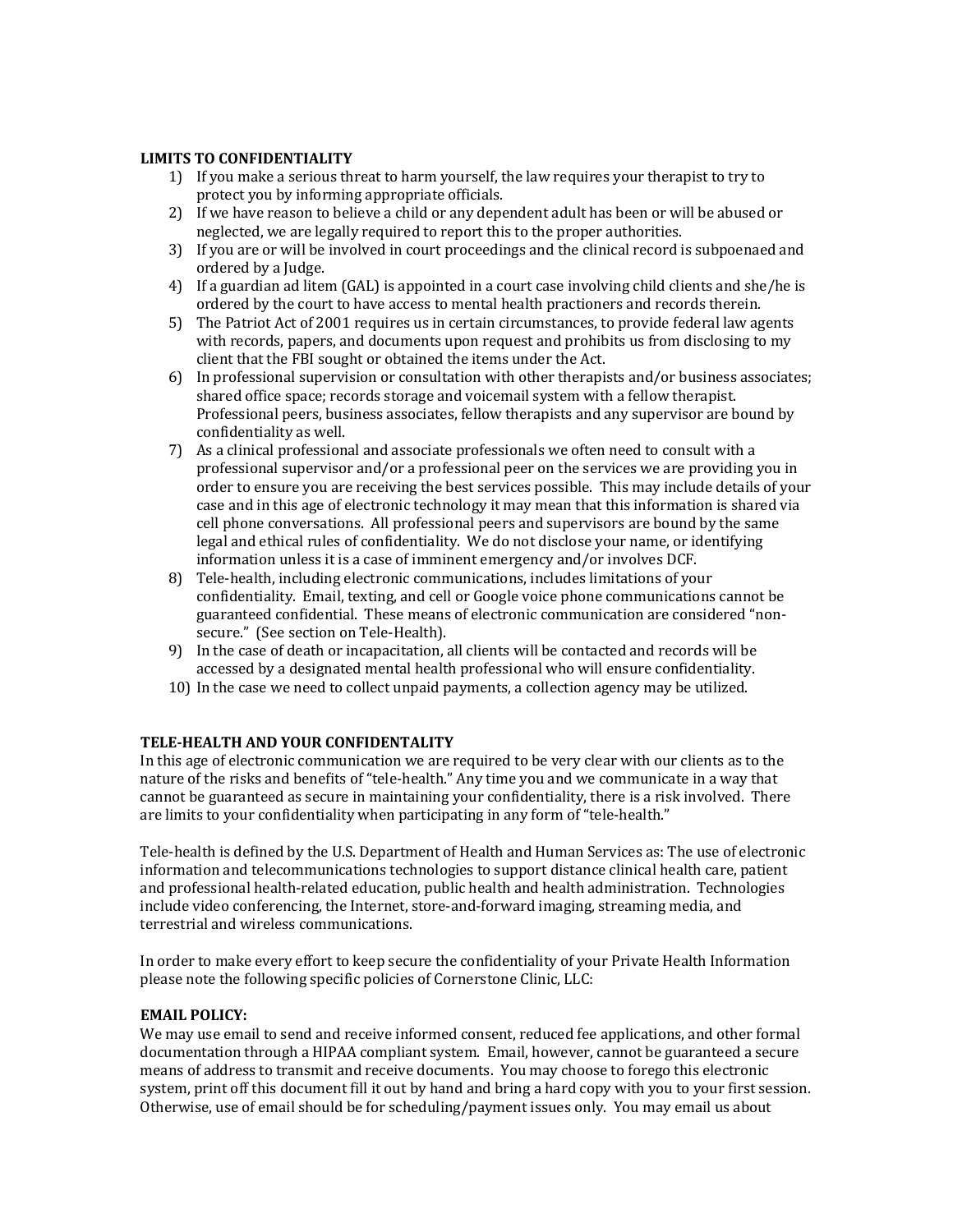anything you wish but please understand that by doing so you are accepting the risk and limit of your confidentiality by using email.

If you wish to use email as part of your counseling, you may utilize www.hushmail.com as they have an encryption process. Discuss this with your therapist first. There is a charge for time spent reading emails that go beyond brief exchanges about scheduling and payment issues. Please see attached fee outlines.

#### **TEXTING POLICY:**

Texting ideally should be used for brief notification regarding scheduling or notification of running late for appointment. Therapists' phones are protected with passwords, but texts may show up when the screen is locked which may be a breach of your confidentiality. If you choose to use texting to communicate sensitive information you do so with full knowledge and acceptance that this is a risk and limit of your confidentiality. We do not participate in therapeutic discussions with clients via text messaging.

## **PHONE POLICY:**

Cell phone communications cannot be guaranteed as a confidential form of communication. The only method HIPAA acknowledges as a secure way to have phone conversation is when both parties are talking on a landline phone that is hard wired from handset to wall. In this day and age, we would all be hard pressed to find way to have that kind of phone conversation. We do utilize cell phone technology as most of our clients do as well. We make every effort to ensure our phone conversations are held confidential within our ability to do so. When we have a conversation via cell phone, you are acknowledging and accepting the risk and limits of your confidentiality. If you don't wish to take this risk, we advise you only use phone communication to schedule an appointment in person to discuss sensitive information as part of your Private Health information. Phone therapy sessions are available with some of our therapists. Please discuss this with your therapist if you are interested in participating in distance therapy services.

#### **VOICEMAIL POLICY:**

Per the above policy regarding cell phone use, please be informed that our voicemail systems are housed on cellular and internet basis and cannot be guaranteed confidential, although we take every measure to protect your confidentiality. It is advised that you not leave sensitive information on voicemail, rather utilize voicemail to request a return call and/or to schedule an in-person appointment. Voicemail is password protected and secure to the best of our ability. Voicemail is checked throughout the week unless on vacation or out of country for any reason. We are accessible Monday-Friday during normal business hours (8am-6pm) and we make every attempt to return all calls within the same business day if possible. When not possible, we return all calls within three business days. Therapists are not available when in session with other clients. When away from the office and unable to access voicemail, your therapist will notify you in advance and will designate a professional therapist colleague to be on call in case of urgent issues.

#### **SOCIAL MEDIA POLICY:**

In order to protect your confidentiality, and in line with our professional ethics, we cannot accept friend or connection requests from clients on any social media platform. You may follow social media accounts that are open to the public but please do not comment or in any way identify yourself as a client of Cornerstone Clinic, LLC. If you do you are accepting the risk of breach of your confidentiality and if we notice you have commented on any public post, your comments will be deleted.

#### **PUBLIC/SOCIAL INTERACTION:**

In the case we cross paths in a public setting, in order to protect the confidentiality of our therapeutic relationship, it is our policy not to approach you or initiate contact with you.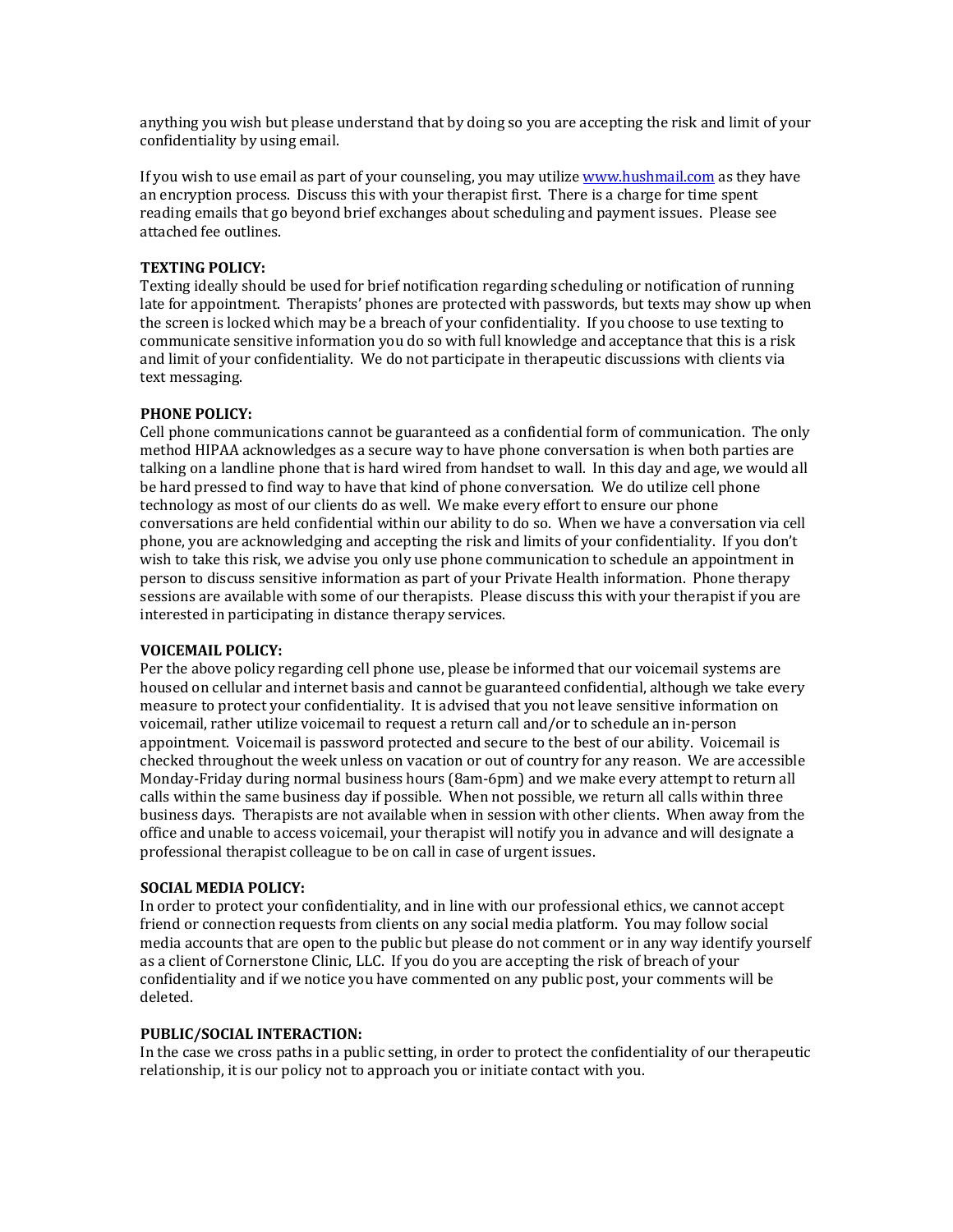## **POLICY ON CONFIDENTIALITY OF MINOR CLIENTS:**

In working with child clients (though legally the parent or legal guardian of child) age appropriate privacy is essential relationship and setting for a child's therapy, we do honor what the child does or says in our sessions as confidential while providing parents and /or legal guardians summaries of treatment goals, plans, and progress as well as recommendations.

## **POLICY ON SCHEDULING AND CANCELLATIONS**

## (\*Please also refer to Fee for Services Agreement)

We require 12 hours texted or email notice of cancellation of any appointment. If a client does not arrive for a scheduled appointment or cancels within 12 hours of appointment, there will be a charge of \$55. On rare occasion, if there is what we determine to be an unavoidable emergency you may discuss this with your therapist and we may consider waiving the fee.

Session parameters:

Initial Intake Session is 60 minutes

Individual Therapy Sessions are 45-60 minutes \*this may be dictated by your insurance company Couples counseling and family counseling sessions are 45-50 minutes Sessions start and end on time.

#### **VACATION/TRAVEL POLICY:**

When away from the office for vacation or business travel, and unable to access voicemail and/or email, your therapist will notify you in advance and will designate a professional therapist colleague to be on call in case of urgent or emergent issues.

#### **POLICY ON CONFIDENTIALITY WITH COUPLES AND FAMILIES:**

In couples or family therapy, the couple as an entity and the family as an entity is the client although one individual may be deemed the "identified client" for record keeping and insurance reimbursement purposes. Our policy is that we are not providing individual therapy for any individual in the couples or the family although sessions with individual in the couple/family may be a part of the couples/family therapy. We will not be a "secret keeper" nor facilitate secret keeping. If anything significant is revealed in an individual session that your therapist feels the other party needs to be told, your therapist will require it be brought up in the next session together so we can work through it or counseling may have to be ended with a referral to another therapist.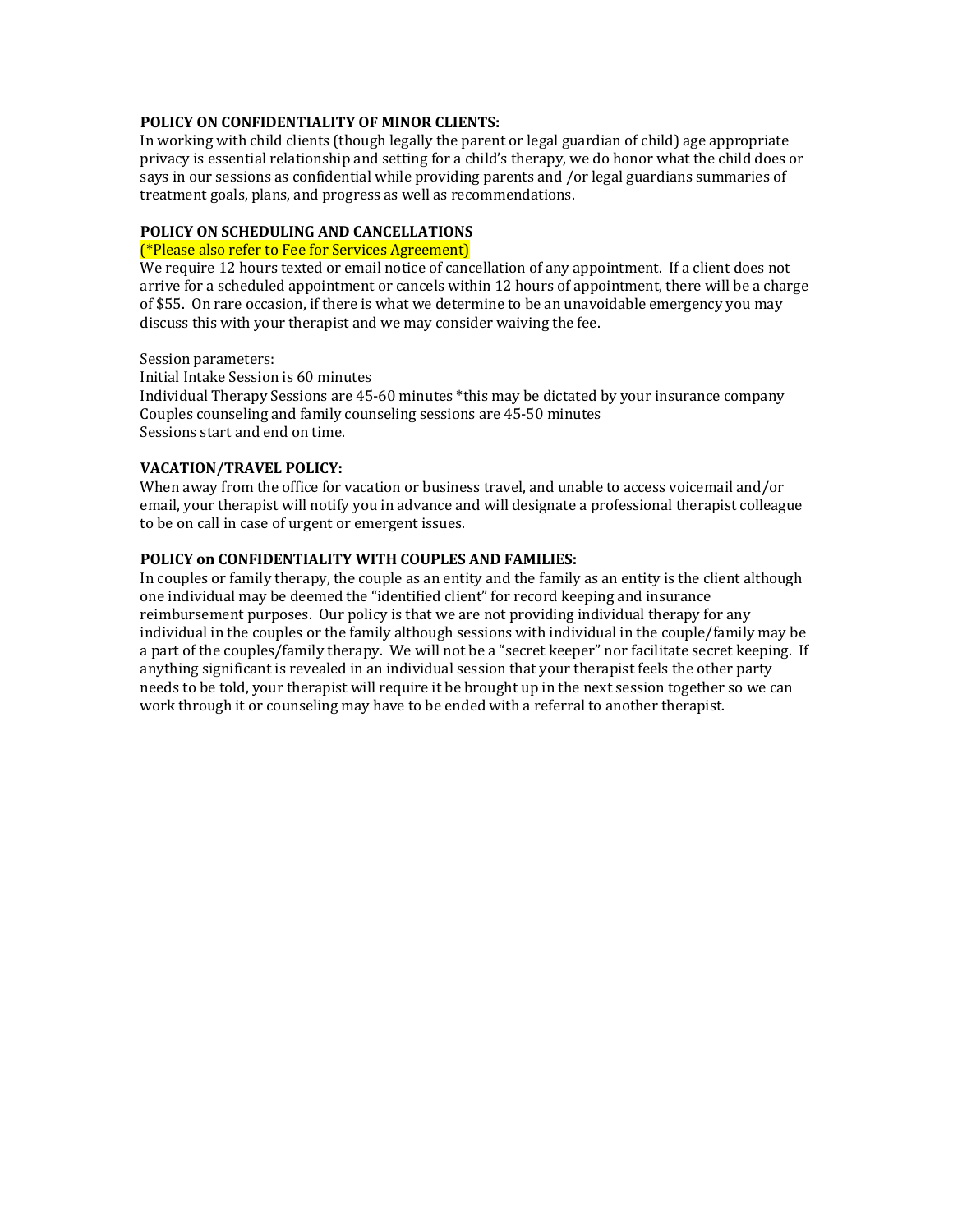## **POLICY on DIVORCE and/or CUSTODY CASES:**

We are NOT custody evaluators and cannot make any recommendations on custody. We can refer you to a licensed professional who DOES provide custody evaluation if needed. Due to the sensitive nature of divorce and all potential issues that arise in such cases, we have very specific policies to which you must agree before we enter a counseling relationship:

- 1. We require a copy of any most current standing court order demonstrating the custodial rights of each parent and/or the parenting agreement that is signed by both parents and the **Judge at the intake session.**
- 2. In most cases, we need to have contact and written/signed consent with/from both legal guardians before we see the child for counseling. In the case there is a final decision maker on health related issues who wants the child to be seen for therapy, even in the case the other parent does not agree, it is to the discretion of your therapist as to whether the child will be seen.
- 3. We will provide an interview with any court ordered Guardian ad Litem (GAL) and/or custody evaluation (CE) whom the court has ordered will have access to the child's records and any time spent speaking with the GAL or CE will be billed to and paid by you, the client at our court-related fee hourly rate.
- 4. We will be in equal contact with both parent who share in the legal custody of the child being seen for counseling and will offer and encourage opportunities for both parents to participate in parent consultations along the way.
- 5. Family sessions may be recommended and depending on the case, may need to see the child with each parent separately along with siblings and/or other significant family members who live in the homes where the child lives.
- 6. We require all clients waive right to subpoena any of our therapists to court. By signing this agreement you are acknowledging and agreeing NOT to have us subpoenaed to court. This policy is set in order that we can preserve the integrity of the therapeutic progress and  $relationship with you and/or your child (ren). There are exceptions to this and we can$ discuss further should the issue arise and this policy needs to be waived.
- 7. In the case the above policy regarding subpoenas and court is waived (or disregarded) and we are subpoenaed to appear in court-even with a waiver of this policy-you will be billed for the full standard fee for Court Related work of \$200/hour for all professional time. Any time dedicated to any court-mandated appearance including preparing documentations, discussions with lawyers and/or the GAL in connection with the court appearance and any time spent waiting at the court house in addition to time on the stand as well as any travel time will be billed at \$200/hour. Any reduced fee granted will not apply to court related work.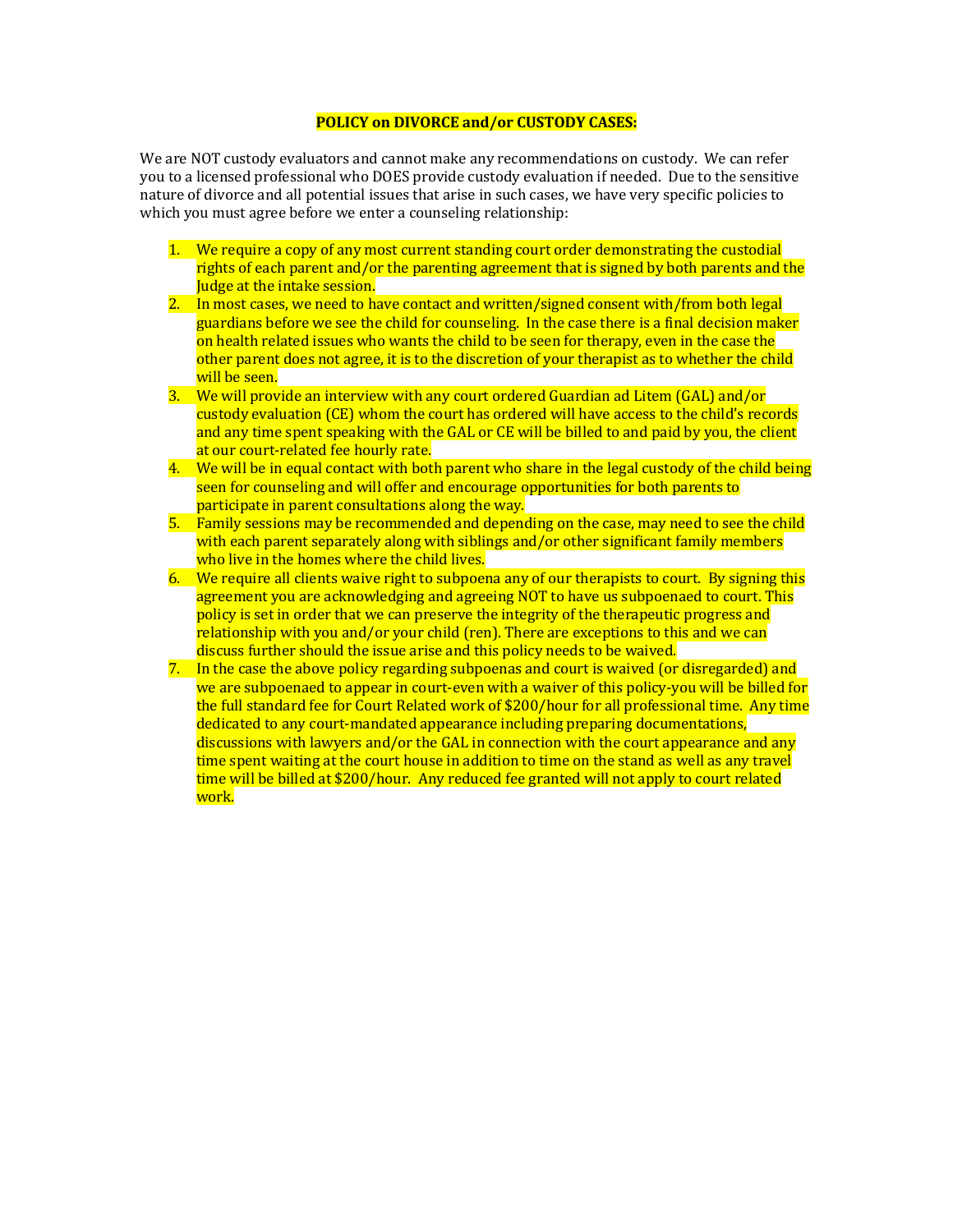#### **FEES, PAYMENT, INSURANCE:**

We are dedicated to making therapy services affordable for you and your family. Regardless of whether we are in network with your insurance company or not, we WILL work with you with respect to your financial situation. If we are not in network with your insurance company it is our policy that we do not communicate directly with insurance companies. We can, however, provide a statement for you to file with your insurance company for out of network reimbursement upon request.

You are responsible for keeping track of your session statements and filing with your insurance.

Reduced fees are available with application and are extended based on financial need and circumstances.

## **RETURNED CHECK FEE:**

There is a \$30 fee for any returned checks. That fee is due at the time of your next session, along with the payment for that session. If a check is returned for insufficient funds, we will require that you pay using cash or credit card only from that point forward.

#### **FORMS OF PAYMENT:**

We accept debit and credit card. Checks should be made to "Cornerstone Clinic, LLC." Cash is welcome as well. A receipt is available to you upon request. Payment is due at the beginning of each session. If a child client is being seen, please be discreet in submitting payment and we ask that you never have the child involved in the payment process.

#### **FEE FOR SERVICES:**

Standard Fee Structure for Licensed Therapists:

Initial Intake Session (60 minutes) \$200

Couples or Family Therapy Sessions (50 minutes) \$175

Therapy Session (45-60 minutes) \$175

Tele-health Session (30 minutes) \$50

Student Interns:

Initial Intake (60 minutes) \$75

All other therapy sessions  $(45-60 \text{ minutes})$  \$50

#### **Other Fees Charged by All Therapists:**

Email Counseling (anything other than brief updates and document exchange that requires writing or reading more than  $10-15$  minutes of time):  $$40$ 

Preparation of Summaries of Treatment or Letters at request of client: \$40 per item requested

Court Related and/or Child Specialist Work for Collaborative Law Cases: \$150/hour of any and all time spent on the case.

Administrative Fee for Record Copy Requests: \$25 and \$10/page after initial 20 pages.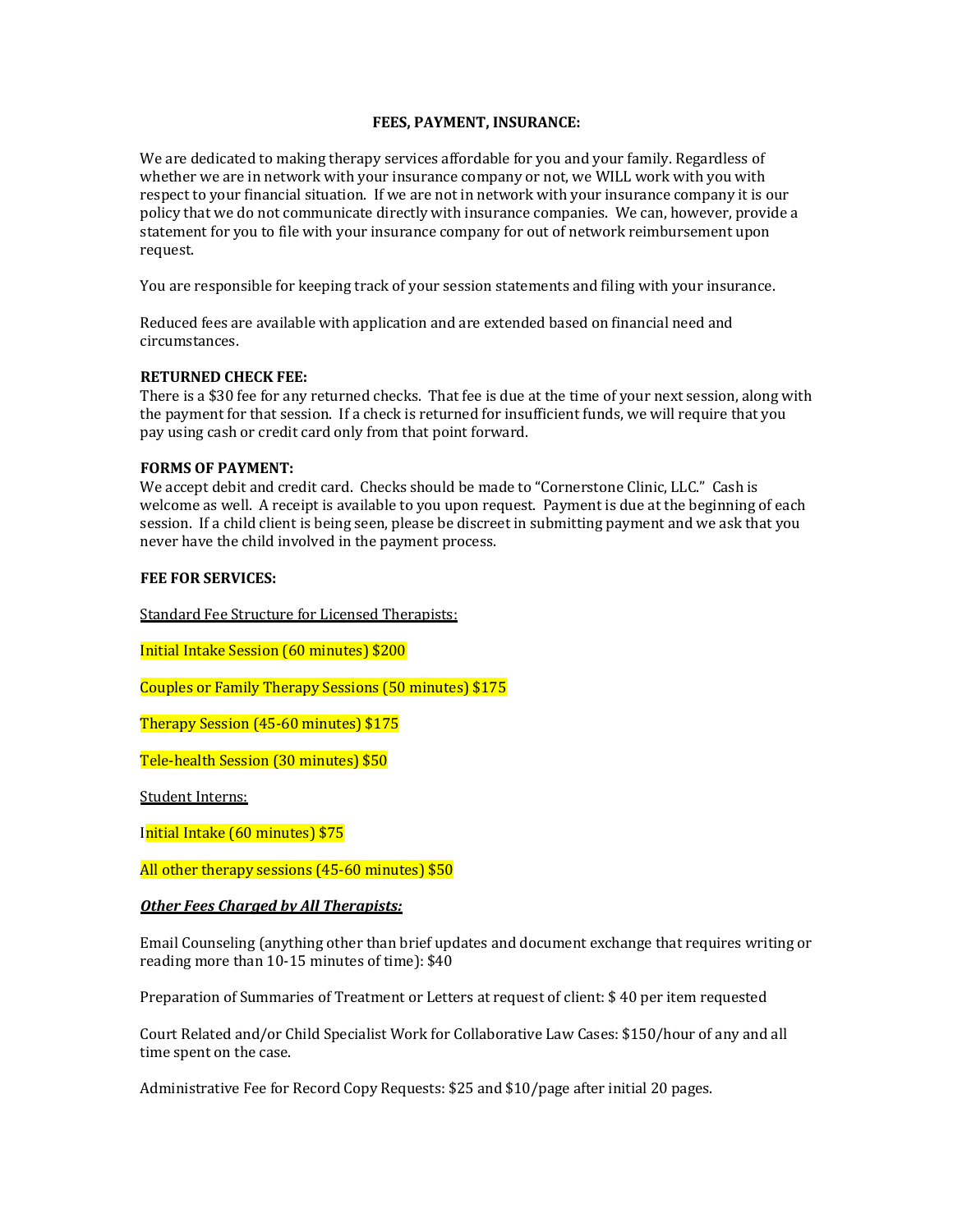Check Return/Insufficient Funds Fee: \$30

#### **AFTER HOURS AND EMERGENCY SUPPORT:**

Cornerstone Clinic, LLC is not an emergency services agency. We do not provide emergency services.

If you have a life threatening emergency you should call 911 or go to the local hospital emergency room of your choice. Only contact us in an emergency after you have already obtained emergency assistance from 911 or your choice of medical support.

Other after hour Mental Health Resources (not to be substituted for calling 911): You may call or text your therapist and follow instructions.

## **YOUR CLINICAL RECORD:**

You should be aware that, pursuant to HIPAA, we keep information about all clients in a collection of professional records. This constitutes your Clinical Record. We store your clinical records in a HIPAA compliant electronic cloud storage location.

If you want to have a copy of your clinical record: There will be an administrative fee of  $$100$ charged for preparing the records for release upon your written request.

#### **COMPLAINTS or GRIEVEANCES:**

If you feel that there is basis for formal complaint or grievance about anything related to the psychotherapy we provide, we request you to first communicate your concerns to us directly so that we will be informed and have an opportunity to respond and resolve any potential misunderstanding. You have a right to file a complaint about your therapist and may do so by contacting the board at the following address and phone number: Kansas Behavioral Sciences and Regulatory Board 700 SW Harrison St. Suite 420 Topeka, KS 66603 (785) 296-3240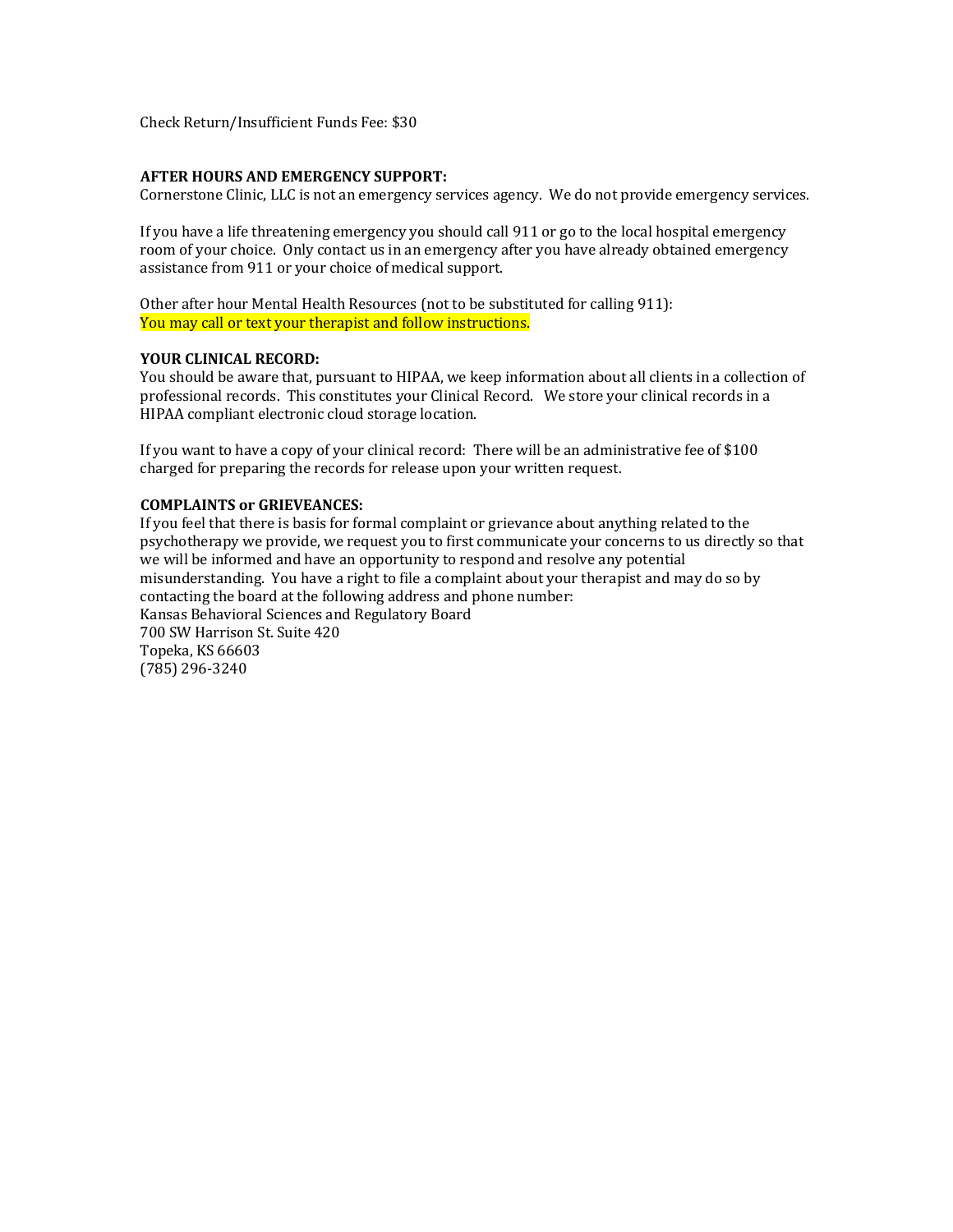## **FEE FOR SERVICE AGREEMENT**

Please note, your entire record including this form is stored on HIPAA compliant electronic server.

Every time I \_\_\_\_\_\_\_\_\_\_\_\_\_\_\_\_\_\_\_\_\_\_\_\_\_\_\_\_\_(client name) schedule an appointment with my therapist I Understand that I am entering into a contract with Cornerstone Clinic, LLC and for the professional time and services of my therapist.

I recognize that professional services include time and services for preparation for my scheduled session, the actual time in session, time spent outside of session with case review, case notes, confidential consultation or supervision as outlined above.

I understand my therapist's professional fees as outlined in our Agreement to Enter Into Psychotherapy Services for scheduled sessions. I understand I have a right to request information about reduced fee options at any time.

I understand that Cornerstone Clinic, LLC has a cancellation policy requiring no less than 12 hours advance notice in order to be released from the contract for my therapist's time and services of preparation for my session.

I understand and agree that if I fail to cancel my appointment inside of the 12-hour minimum time period prior to my session I will be charged a full session fee for the appointment. This fee is not billed to insurance and you are responsible.

I hereby authorize Cornerstone Clinic, LLC to charge my Credit/Debit Card on file for any missed sessions or unpaid charges per this contract. I understand my credit/debt card will be stored in triple encrypted merchant services system for my protection.

I understand if there is an emergency situation that prohibits me from canceling within 12 hours, I can discuss this with my therapist directly and request a waiver of this policy but I understand that Cornerstone Clinic, LLC and my therapist are not bound to grant that waiver and may, by this contract, proceed with charging my credit card as agreed herein.

I understand if payment is not made before or during my scheduled session, I am hereby authorizing Cornerstone Clinic, LLC to charge my afore-listed credit card for services rendered.

I understand this agreement authorizes Cornerstone Clinic, LLC to charge my credit card for services requested and rendered outside of the office such as email counseling, phone sessions, preparation of documents requested by me or any court related proceedings.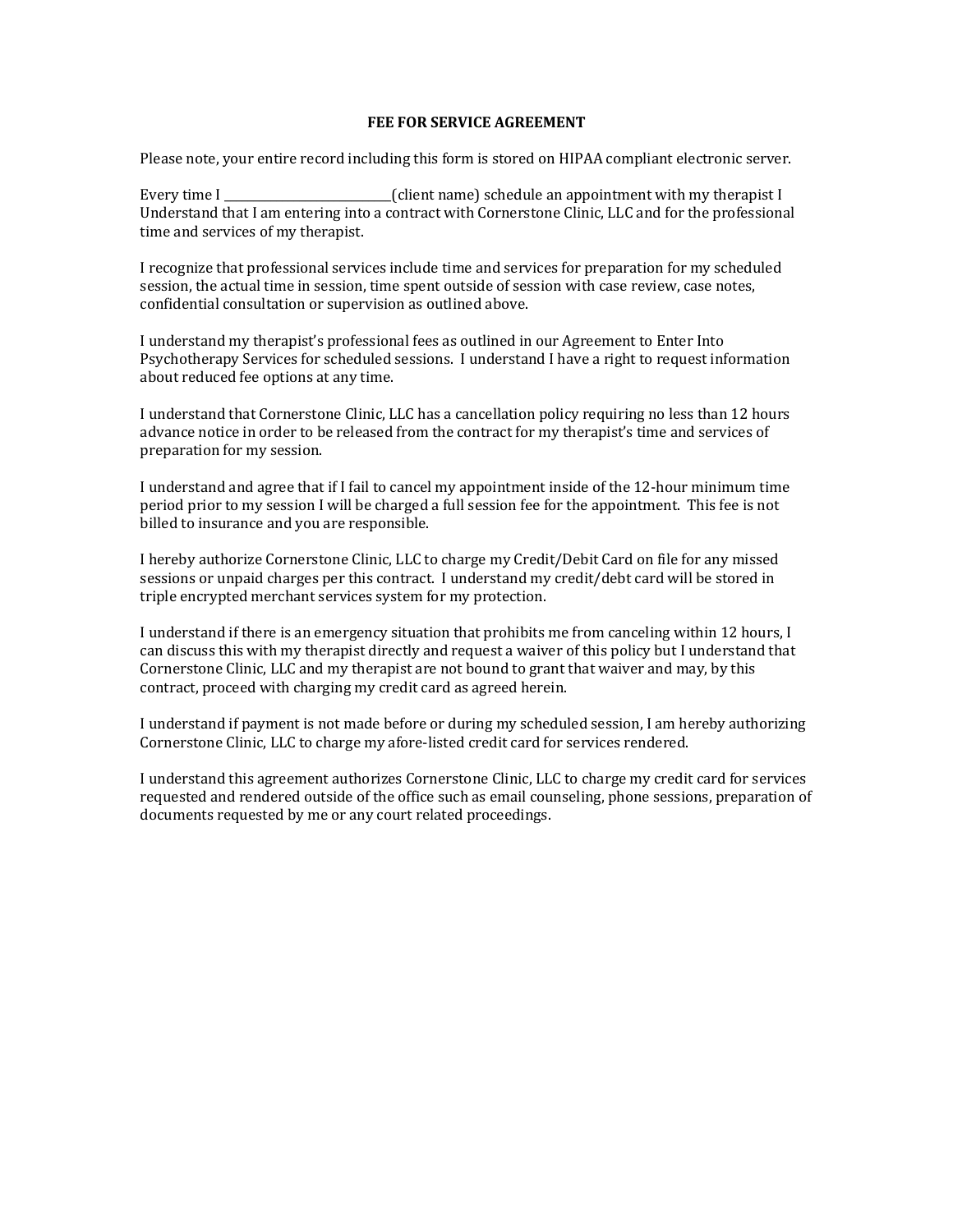# **HIPAA Privacy Policy Cornerstone Clinic, LLC**

Privacy Protection Notice:

THIS NOTICE DESCRIBES HOW YOUR MENTAL HEALTH RECORDS MAY BE USED AND DISCLOSED AND HOW YOU CAN GET ACCESS TO THIS INFORMATION. PLEASE READ IT CAREFULLY. A PAPER COPY IS AVAILABLE IN OUR WAITING ROOM FOR YOUR REVIEW AS WELL.

I. **Your rights to Privacy under HIPAA Preamble:** Communications between psychotherapists and their clients are privileged and, therefore, are protected from forced disclosure in cases arising under federal law. There is a difference between privileged conversations and documentation in your mental health records. Records are kept documenting your care as required by law, professional standards, and other review procedures. HIPAA very clearly defies what kind of information is to be included in your Designated Medical Record, as well as some material, known as Psychotherapy Notes, which is not accessible to insurance companies and other third-party reviewers and in some cases not to the client himself/herself. HIPAA provides privacy protections about your personal health information, called protected health information (PHI), which could personally identify you. PHI consists of three components: treatment, payment, and health care operations. Treatment refers to activities in which I provide, coordinate, or manage your mental health care or other services related to your mental health care. Examples include a psychotherapy session, testing, or talking to your primary care physician about your medication or overall medical condition. Payment is when I obtain reimbursement for your mental health care. The clearest example of this parameter is filing insurance on your behalf to help pay for some of the costs of the mental health services provided you. Health care operations are activities related to the performance of my practice such as quality assurance. In mental health care, the best example of health care operations is when utilization review occurs, a process in which your insurance company reviews our work together to see if your care is really medically necessary. The use of your protected health information refers to activities my office conducts for filing your claims, scheduling appointments, keeping records, and other tasks within my office related to your care. Disclosures refer to activities you authorize which occur outside my office such as the sending of your protected health information to other parties (i.e. primary care physician, the school your child attends).

**II.** Uses and Disclosures of Protected Health Information Requiring Authorization The law requires authorization and consent for treatment, payment, and healthcare operations. I may disclose PHI for the purposes of treatment, payment, and healthcare operations with your consent. You have signed this general consent to care and authorization to conduct payment and health care operations, authorizing me to provide treatment and to conduct administrative steps associated with your care (i.e. file insurance for you). Additionally, if you ever want me to send any of your PHI of any sort to anyone outside my office, you will always first sign a specific authorization to release information to this outside party. A copy of that authorization form is available upon request. The requirement of your signing an additional authorization form is an added protection to help insure your protected health information is kept strictly confidential. An example of this type of release of information might by your request that I talk to your child's schoolteacher about his/her ADHD condition and what this teacher might do to be of help to your child. Before I talk to that teacher, you will have first signed the proper authorization for me to do so. There is a third, special authorization provision potentially relevant to the privacy of your records: my psychotherapy notes. In recognition of the importance of the confidentiality of conversations between psychotherapists -client in treatment settings, HIPAA permits separate "psychotherapy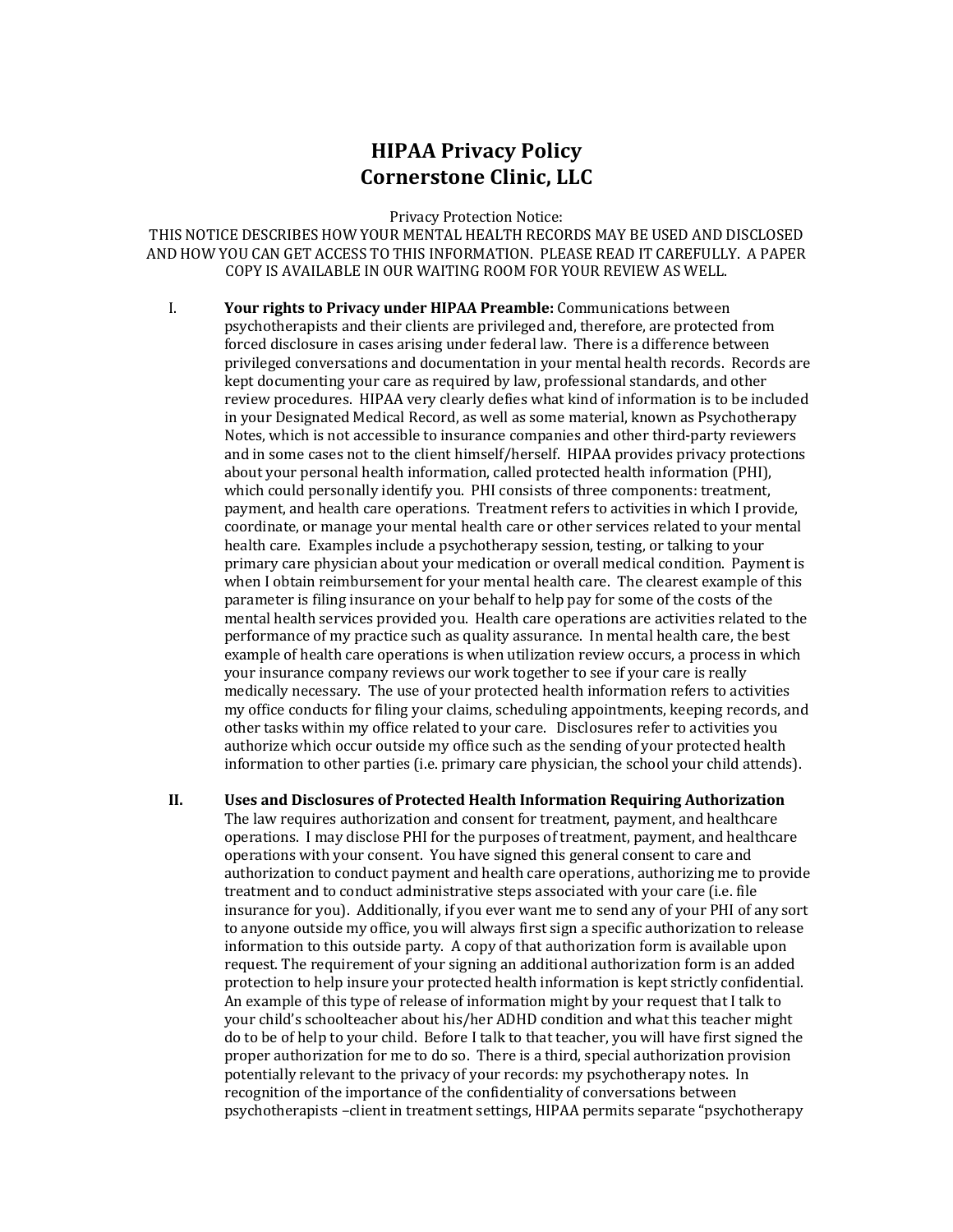notes" separate from the overall "designated medical record." Insurance companies cannot secure psychotherapy notes nor can they insist upon their release for payment of services as has unfortunately occurred over the last two decades of managed mental health care. Psychotherapy notes are my notes "recorded in any medium by a mental health provider documenting and analyzing the contents of a conversation during a private, group, or joint family counseling session and separated from the rest of the individual's medical record. Psychotherapy notes are necessarily more private and contain much more personal information about you, hence, the need for increased security of the notes. Psychotherapy notes are not the same as your progress notes, which provide the following information about your care each time you have an appointment at my office: medication prescriptions and monitoring, assessment/treatment start and stop times, and any summary of your diagnosis, functional status, treatment plan, symptoms, prognosis, and progress to date. Certain payors of care, such as Medicare and Workers Compensation, require the release of both your progress notes and my psychotherapy notes in order to pay for your care. If I am forced to submit your psychotherapy notes in addition to your progress notes for reimbursement for services rendered, you will sign an additional authorization directing me to release my psychotherapy notes. Most of the time I will be able to limit reviews of your protected health information to only your "designated record set" which include the following: all identifying paperwork you completed when you first started your care here, all billing information, a summary of our first appointment, your mental status examination, your individualized, comprehensive treatment plan, your discharge summary, progress notes, reviews of your care by managed care companies, results of psychological testing, and any authorization letters or summaries of care you have authorized me to release on your behalf. Please note that the actual test questions or raw data of psychological testing, which are protected by copyright laws and the need to protect clients from unintended, potentially harmful use, are not part of your "designated mental health record." You may, in writing, revoke all authorizations to disclose protected health information at any time. You cannot revoke an authorization for an activity already done that you instructed me to do or if the authorization was obtained as a condition for obtaining insurance and the insurer has the right to contest the claim under the policy.

#### **III. Business Associates Disclosures**

HIPAA requires that I ensure that all those performing ancillary administrative service for my practice and refers to these people as "Business Associates" sign and enter into a HIPAA compliant Business Associate Agreement so that your privacy is ensured at all times.

#### **IV. Uses and Disclosures Not Requiring Consent nor Authorization**

By law, protected health information may be released without your consent or authorization for the following reasons:

-Child abuse

-Suspected sexual abuse of child

-Adult and domestic abuse

-Health Oversight Activities (i.e. licensing board for Social Workers in Kansas)

-Judicial or Administrative Proceedings (i.e. if you are ordered here by court)

-Serious Threat to Health or Safety (i.e. our "Duty to Warn" law, natural security threats) -Worker's Compensation Claims (if you seek to have your care reimbursed under

Workers Compensation, all of your care is automatically subject to review by your employer and/or insurer)

I never release any information of any sort for marketing purposes.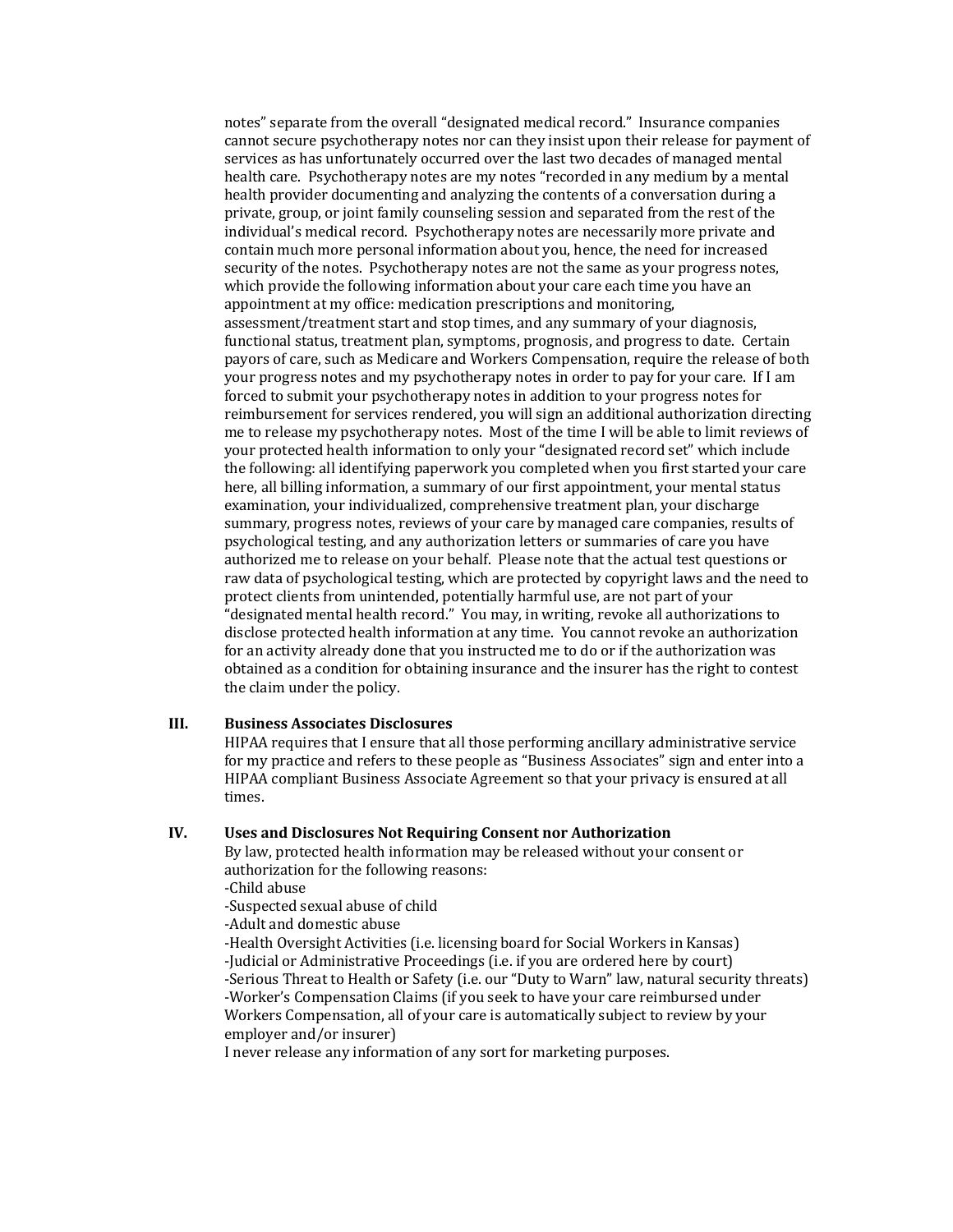## **V. Client's Rights and Duties**

You have a right to the following:

The right to request restrictions on certain uses and disclosures of your protected health information, which I may or may not agree to, but if I do, such restrictions shall apply unless our agreement is changed in writing;

The right to receive confidential communications by alternative means and at alternative locations. For example, you may not want your bills sent to your home address so I will send them to another location of your choosing;

The right to inspect and receive a copy of your protected health information in my designated mental health record set and any billing records for as long as protected health information is maintained in the records:

The right to amend material in your protected health information, although I may deny an improper request and/or respond to any amendments you make to your record of care;

The right to an accounting of non-authorized disclosures of your protected health information

The right to a paper copy of notices/information from me, even if you have previously requested electronic transmission of notices/information; and

The right to revoke your authorization of your protected health information except to the extent that action has already been taken. For more information on how to exercise each of these aforementioned rights, please do not hesitant to ask me for further assistance on these matters. I am required by law to maintain the privacy of your protected health information and to provide you with a notice of your Privacy Rights and my duties regarding your PHI. I reserve the right to change my privacy policies and practices as needed with these current designated practices being applicable unless you receive a revision of my policies when you come for your future appointments. My duties as a Licensed Clinical Social Worker on these matters include maintaining the privacy of your protected health information, to provide you this notice of your rights and my privacy practices with respect to your PHI, and to abide by the terms of this notice unless it is changed and you are so notified. If for some reason you desire a copy of my internal policies for executive private practices, please let me know and I will get you a copy of these documents I keep on file for auditing purposes.

## **VI. Complaints**

Jenna Krehbiel is the appointed "Privacy Officer" for Cornerstone Clinic, LLC per HIPAA regulations. If you have any concerns of any sort that my office may have compromised your privacy rights, please do not hesitate to speak to Jenna immediately about this matter. You will always find us willing to talk to you about preserving the privacy of your protected mental health information. You may also send a written complaint to the Secretary of the U.S. Department of Health and Human Services.

HIPAA provides client protections related to the electronic transmission of data (the transaction rule), the keeping and use of client records ("privacy rules"), and the storage and access to health care records ("the security rules").

HIPAA applies to all health care providers, including mental healthcare, and providers and health care agencies throughout the country are now required to provide clients a notification of their privacy rights as it relates to their health care records.

As you might expect, the HIPAA law and regulations are extremely detailed and difficult to grasp if you don't have formal legal training. My Client Notification of Privacy Rights is my attempt to inform you of your rights in a simple yet comprehensive fashion. Please read this document, as it is important you know what client protections HIPAA affords us all. In mental health care, confidentiality and privacy are central to the success of the therapeutic relationship and as such, you will find I will do all I can to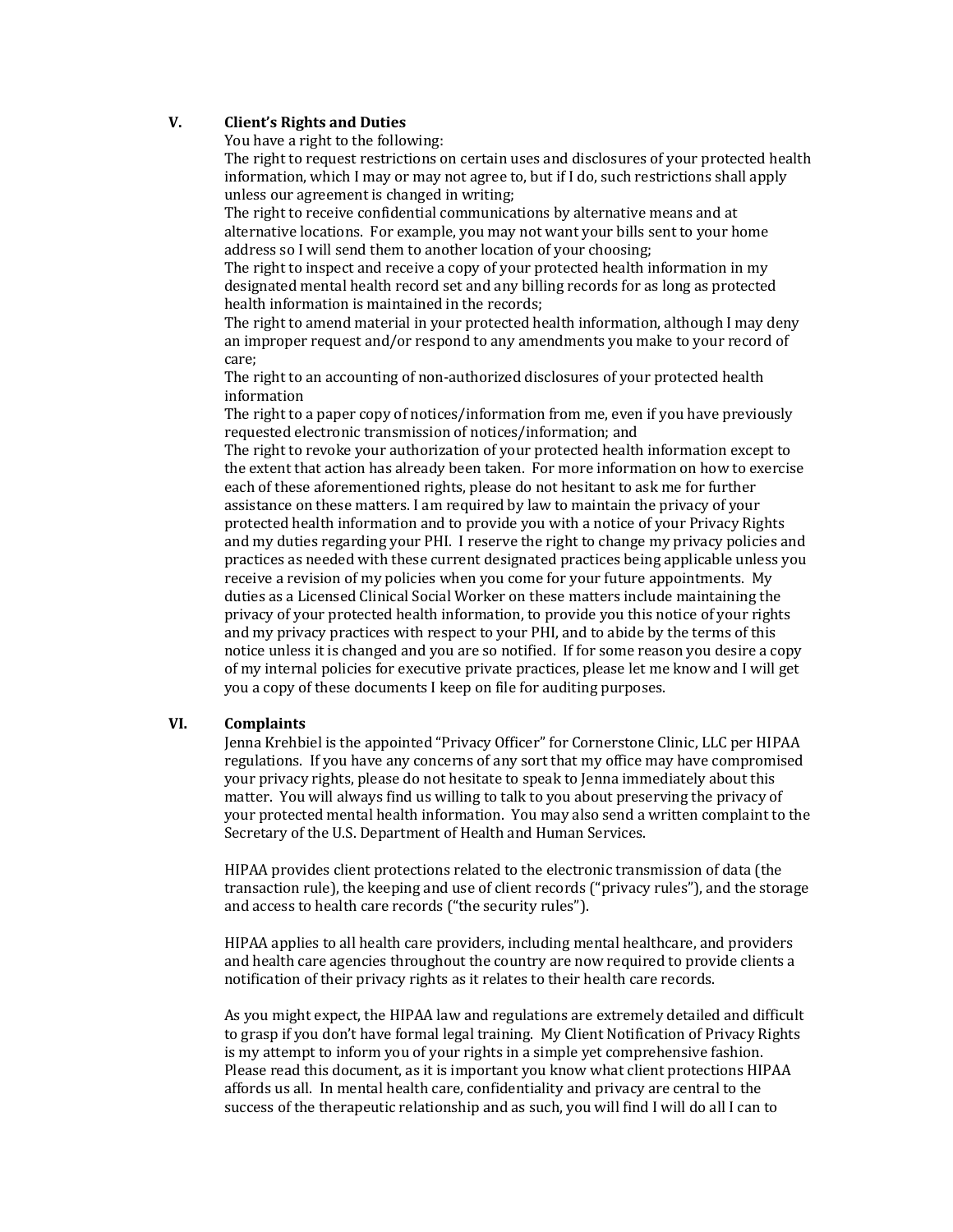protect the privacy of your mental health records. If you have any questions about any of the matters discussed in this document, please do not hesitant to ask me for further  $clarification By law, I am required to secure your signature indictating you have received$ the Client Notification of Privacy Rights Document.

Cornerstone Clinic, LLC Jenna Krehbiel, MSW, LSCSW, RPT/S

I, \_\_\_\_\_\_\_\_\_\_\_\_\_\_\_\_\_\_\_\_\_\_\_\_\_\_\_\_\_\_\_\_\_\_\_\_\_\_\_\_\_\_\_\_\_\_\_\_\_\_\_\_\_\_\_\_\_\_\_\_\_\_\_\_\_\_\_, understand and have been provided a copy of the Client Notification of Privacy Rights Document which provides a detailed description of the potential uses and disclosures of my protected health information, as well as my rights on these matters. I understand I have the right to review this document before signing this acknowledgement form.

Client Signature OR Parent of Minor or Legal Guardian

\_\_\_\_\_\_\_\_\_\_\_\_\_\_\_\_\_\_\_\_\_\_\_\_\_\_\_\_\_\_\_\_\_\_\_\_\_\_\_\_\_\_\_\_\_\_\_\_\_\_\_\_\_\_\_\_\_\_\_\_\_\_\_\_\_\_\_\_\_\_\_\_\_\_\_\_\_

Date: \_\_\_\_\_\_\_\_\_\_\_\_\_\_\_\_\_\_\_\_\_\_\_\_\_\_\_\_\_\_\_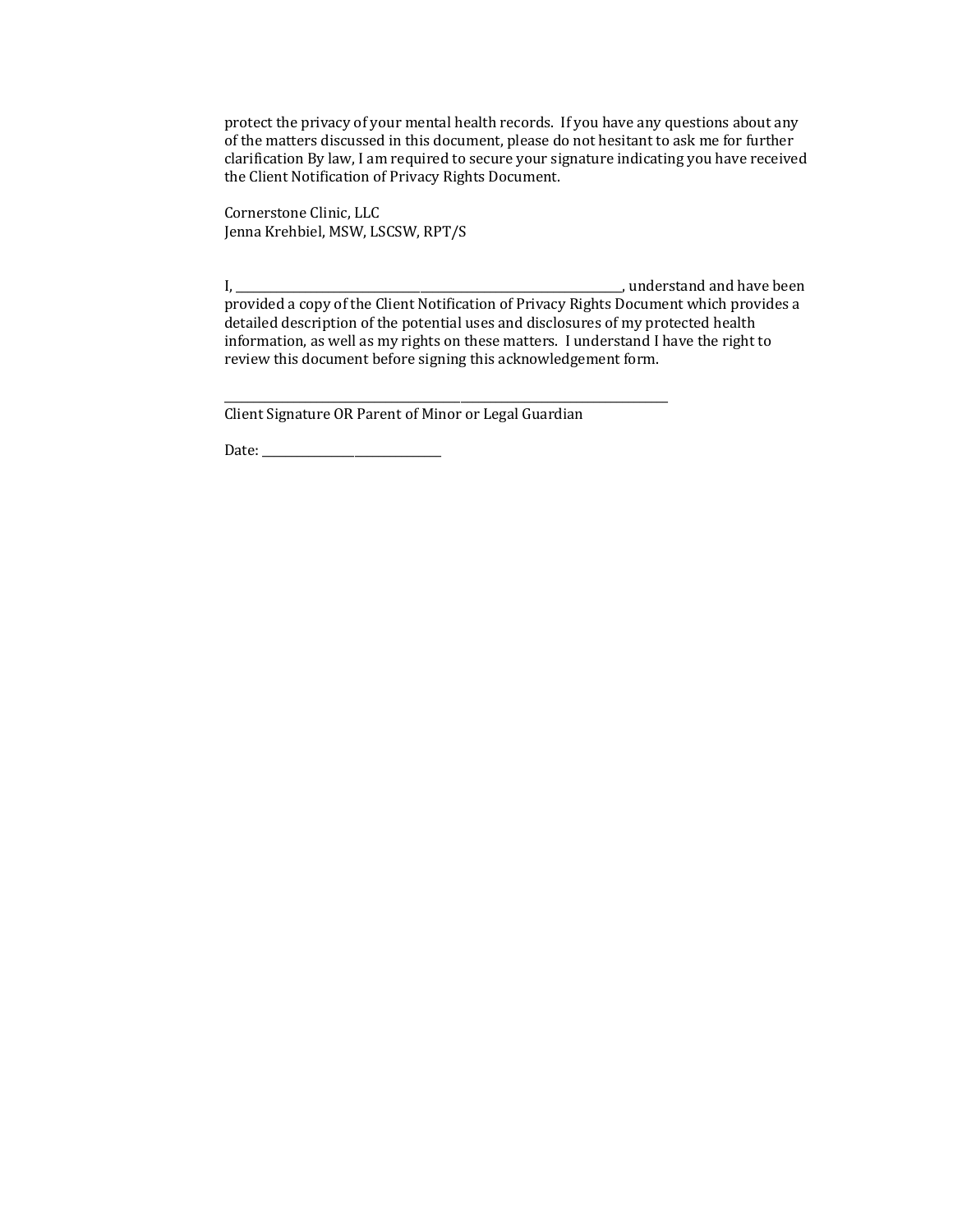## **AGREEMENT TO ENTER INTO COUNSELING SERVICES AND ABIDE BY FEE AGREEMENT AND ALL POLICIES HEREIN**

I have read or had read to me all the information in New Client Packet.

I have had a chance to review and ask questions about all and any information in this New Client Packet before signing this agreement.

I have had all questions answered to my satisfaction prior.

I agree to abide by all the policies outlined herein including my full agreement not to have Cornerstone Clinic, LLC, or my therapist subpoenaed by myself or any attorney I may employ.

By signing this agreement, I am consenting to treatment; understand all the benefits and risks of counseling as outlined herein. I also hereby acknowledge that I have received and reviewed the HIPAA Privacy Policy notice form mentioned herein.

Name of Client or Parent/Guardian of Minor:

Signature of Client and/or Parent/Guardian of Child Client:

Date: \_\_\_\_\_\_\_\_\_\_\_\_\_\_\_\_\_\_\_\_\_\_\_\_\_\_\_\_\_\_\_\_\_\_\_\_\_\_\_\_\_\_\_\_\_\_\_\_\_\_\_\_\_

\_\_\_\_\_\_\_\_\_\_\_\_\_\_\_\_\_\_\_\_\_\_\_\_\_\_\_\_\_\_\_\_\_\_\_\_\_\_\_\_\_\_\_\_\_\_\_\_\_\_\_\_\_\_\_\_\_\_\_\_

\_\_\_\_\_\_\_\_\_\_\_\_\_\_\_\_\_\_\_\_\_\_\_\_\_\_\_\_\_\_\_\_\_\_\_\_\_\_\_\_\_\_\_\_\_\_\_\_\_\_\_\_\_\_\_\_\_\_

| Witness Signature: |  |
|--------------------|--|
|--------------------|--|

Client Legal Name: \_\_\_\_\_\_\_\_\_\_\_\_\_\_\_\_\_\_\_\_\_\_\_\_\_\_\_\_\_\_\_\_\_\_\_\_\_\_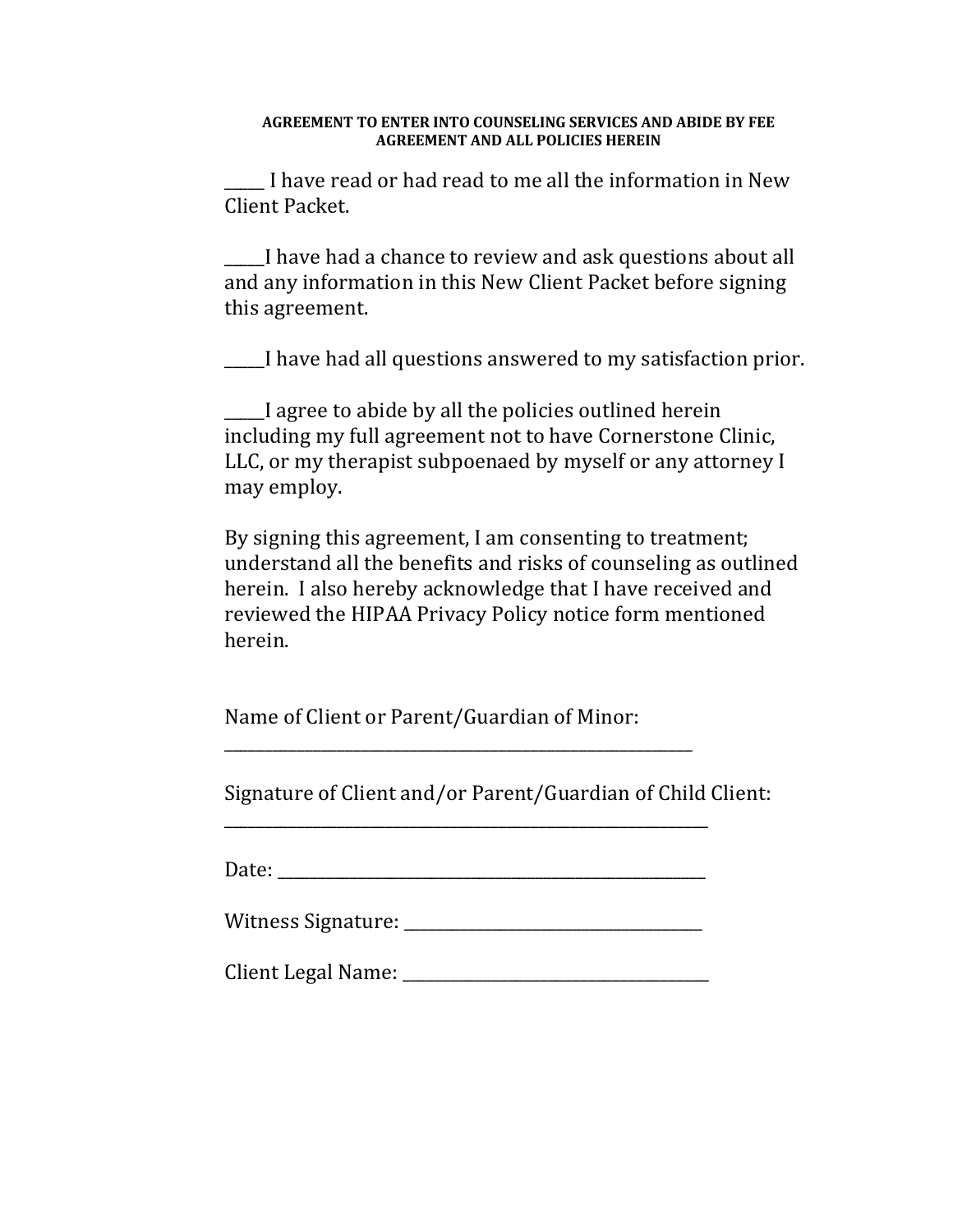#### CREDIT CARD ON FILE POLICY

At Cornerstone Clinic, LLC, we require keeping your credit or debit card on file as a convenient method of payment for the portion of services that your insurance doesn't cover, but for which you are liable. Without this authorization, a billing fee of \$25 will be added to your account for any balances that we must attempt to collect through mailing monthly statements. Furthermore, an "outstanding balance" charge of 1.5 percent of the total bill will charge for each month that the bill remains unpaid.

Your credit card information is kept confidential and secure in a HIPAA compliant, encrypted system. Payments to your card are processed only after the claim has been filed and processed by your insurer, and the insurance portion of the claim has been paid and posted to the account.

## **I** authorize Cornerstone Clinic, LLC to charge the portion of my bill that is my financial **responsibility to the following credit or debit card:**

|  | ___Amex ____Visa ____Mastercard |              | <b>Discover</b> |
|--|---------------------------------|--------------|-----------------|
|  |                                 |              |                 |
|  |                                 |              |                 |
|  |                                 |              |                 |
|  |                                 |              |                 |
|  |                                 |              |                 |
|  |                                 |              |                 |
|  |                                 | State ______ | $\mathbf{Zip}$  |

I (we) the undersigned authorize and request Cornerstone Clinic, LLC to charge my credit card, indicated above, for balances due for services rendered that my insurance company identifies as my financial responsibility.

This authorization relates to all payments not covered by my insurance company for services provided to me by Cornerstone Clinic, LLC.

This authorization will remain in effect until  $I$  (we) cancel this authorization. To cancel,  $I$  (we) must give a 60-day notification to Cornerstone Clinic, LLC in writing and the account much be in good standing.

Patient Name: \_\_\_\_\_\_\_\_\_\_\_\_\_\_\_\_\_\_\_\_\_\_\_\_\_\_\_\_\_\_\_\_\_\_\_\_\_\_\_\_\_\_\_\_\_\_\_\_\_\_\_\_\_\_\_\_\_\_\_\_\_\_\_\_\_\_\_\_\_

Patient Signature (or Legal Guardian): \_\_\_\_\_\_\_\_\_\_\_\_\_\_\_\_\_\_\_\_\_\_\_\_\_\_\_\_\_\_\_\_\_\_\_\_\_\_\_\_\_\_\_\_\_\_\_\_\_\_\_\_\_\_\_\_\_\_\_\_\_

| Date: |  |  |  |
|-------|--|--|--|
|-------|--|--|--|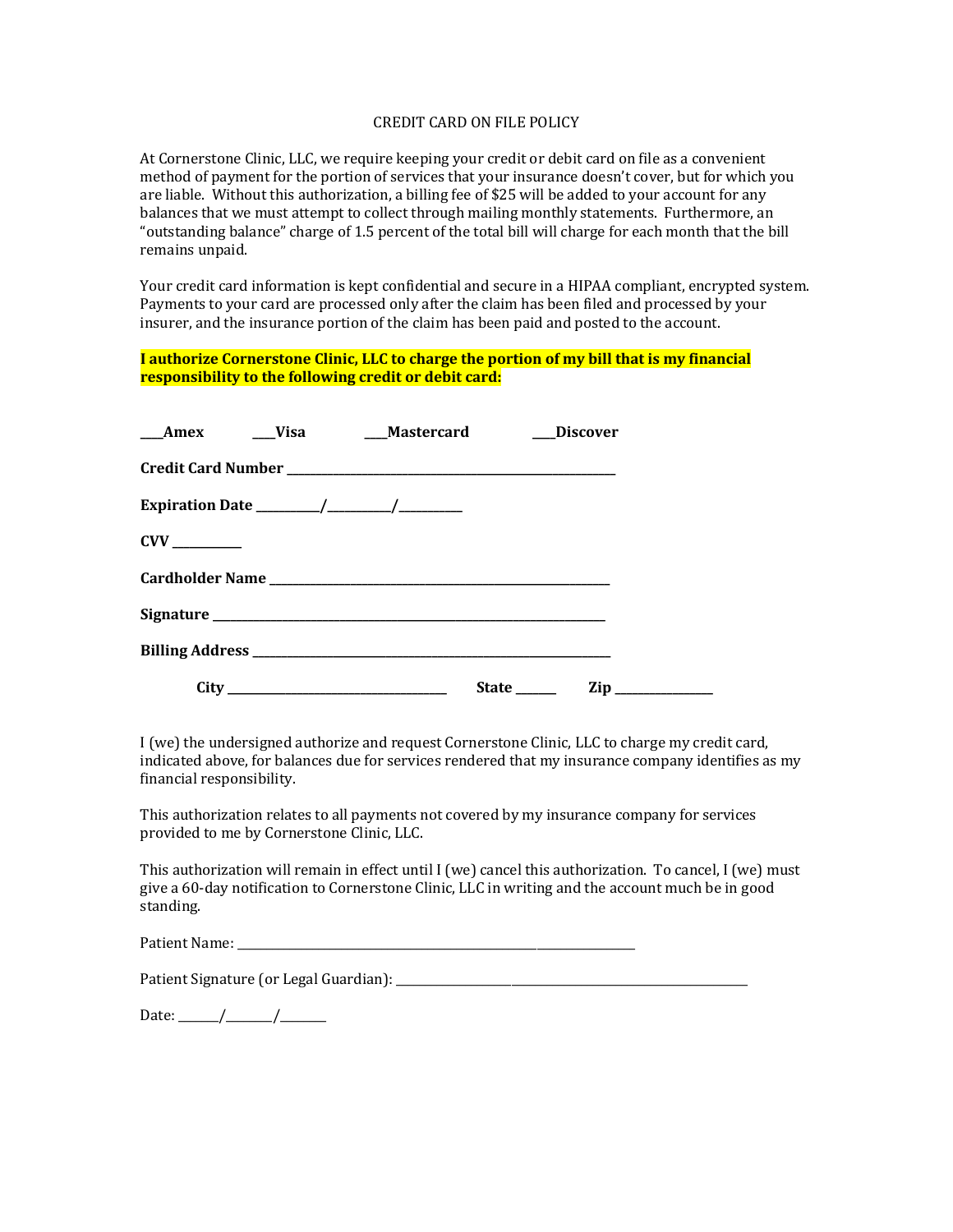# **Cornerstone Clinic, LLC Individual, Family, and Marriage Therapy 631 E. Crawford Street Suite 209 Salina, KS 67401**

| <b>CLIENT'S CURRENT LEGAL NAME:</b>                                             | Last | First | M. Initial |
|---------------------------------------------------------------------------------|------|-------|------------|
|                                                                                 |      |       |            |
|                                                                                 |      |       |            |
|                                                                                 |      |       |            |
|                                                                                 |      |       |            |
| MARITAL STATUS OF CLIENT: (Circle) SINGLE MARRIED DIVORCED SEPARATED<br>WIDOWED |      |       |            |
|                                                                                 |      |       |            |
|                                                                                 |      |       |            |
| CURRENT PRIMARY CARE PHYSICIAN ______________________                           |      |       |            |
|                                                                                 |      |       |            |
| DOES PERSON RECEIVING SERVICE HAVE A LEGAL GUARDIAN ___ YES ___ NO              |      |       |            |
| PLEASE LIST PARENT OR GUARDIAN INITIATING TREATMENT TODAY:                      |      |       |            |
| NAME PHONE PHONE                                                                |      |       |            |
|                                                                                 |      |       |            |
|                                                                                 |      |       |            |
|                                                                                 |      |       |            |
| PLEASE LIST OTHER BIOLOGICAL OR ADOPTIVE PARENT, OR OTHER LEGAL GUARDIAN:       |      |       |            |
|                                                                                 |      |       |            |
|                                                                                 |      |       |            |
|                                                                                 |      |       |            |
| PHONE<br><u> 1989 - Johann John Stein, fransk politik (d. 1989)</u>             |      |       |            |